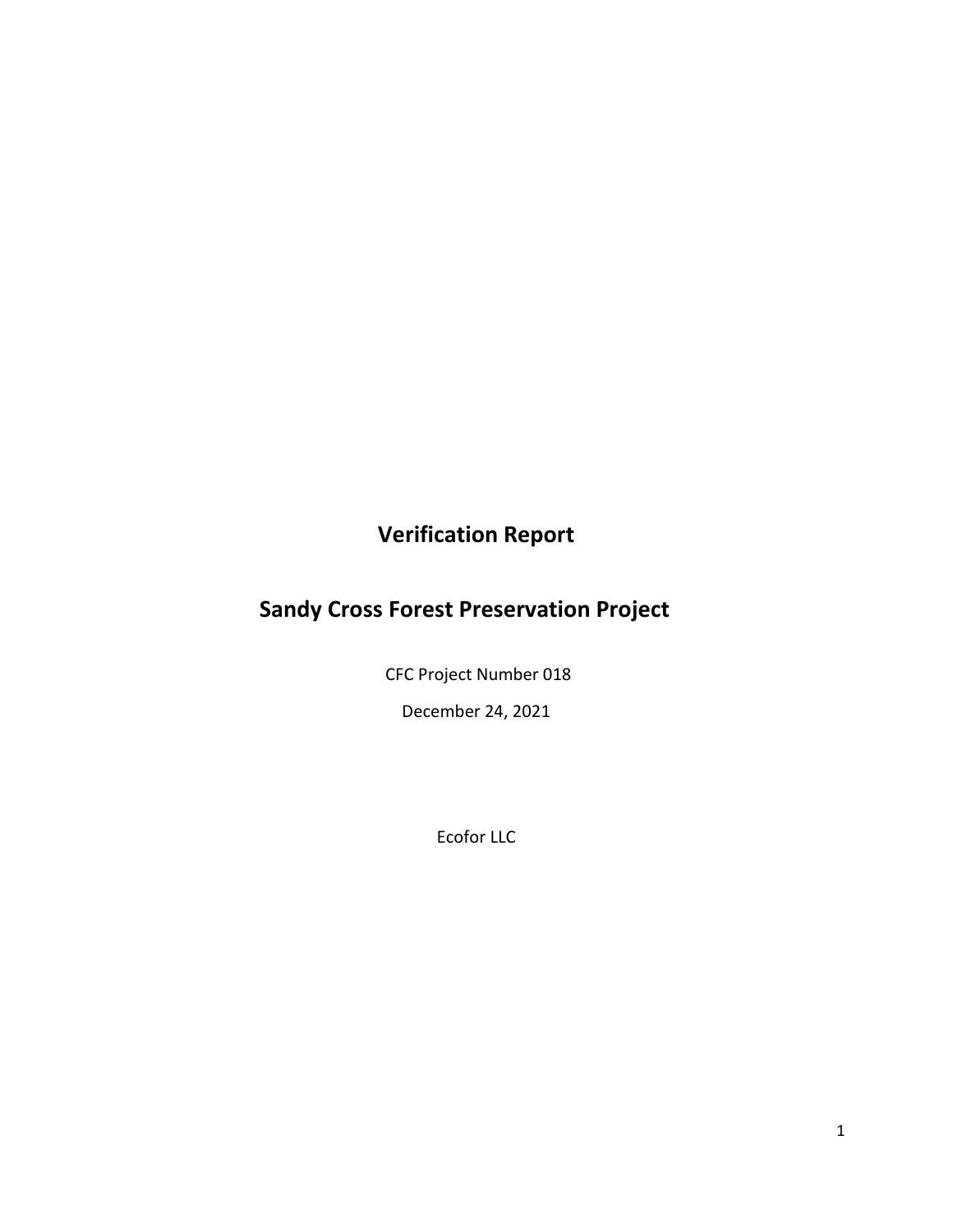# **TABLE OF CONTENTS**

| $\mathbf{1}$   |                |       |  |  |  |  |  |  |
|----------------|----------------|-------|--|--|--|--|--|--|
|                | 1.1            |       |  |  |  |  |  |  |
|                | 1.2            |       |  |  |  |  |  |  |
|                | 1.3            |       |  |  |  |  |  |  |
| $\overline{2}$ |                |       |  |  |  |  |  |  |
|                | 2.1            |       |  |  |  |  |  |  |
|                | 2.2            |       |  |  |  |  |  |  |
| 3              |                |       |  |  |  |  |  |  |
| 4              |                |       |  |  |  |  |  |  |
|                | 4.1            |       |  |  |  |  |  |  |
|                | 4.2            |       |  |  |  |  |  |  |
|                | 4.2.1<br>4.2.2 |       |  |  |  |  |  |  |
|                |                |       |  |  |  |  |  |  |
|                |                | 4.2.3 |  |  |  |  |  |  |
|                | 4.2.4<br>4.2.5 |       |  |  |  |  |  |  |
|                |                |       |  |  |  |  |  |  |
| 5              |                |       |  |  |  |  |  |  |
| 6              |                |       |  |  |  |  |  |  |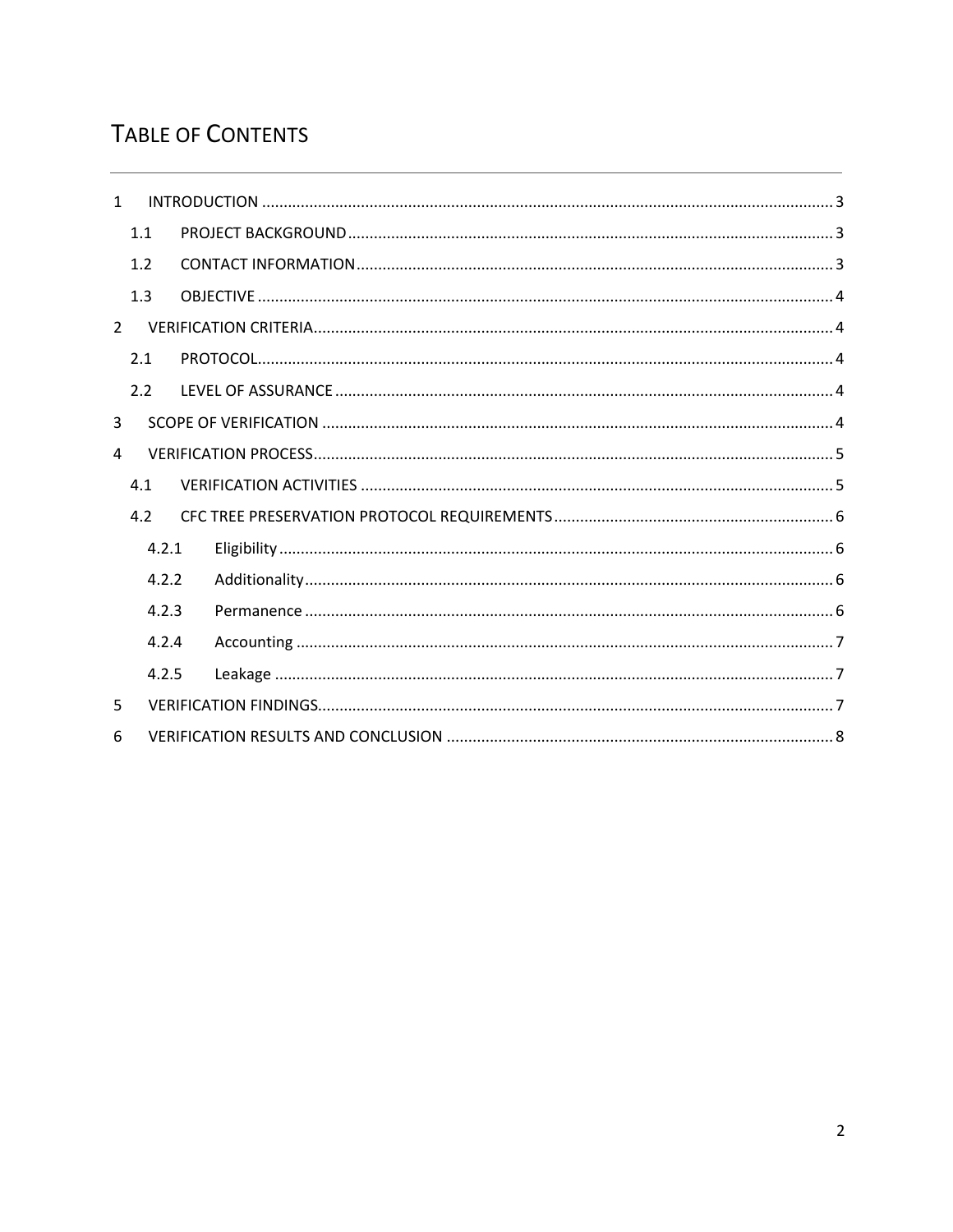## <span id="page-2-0"></span>1 INTRODUCTION

City Forest Credits engaged Ecofor LLC (Ecofor) to verify the project named "Sandy Cross Forest Preservation Project", with the project operated by the Western Reserve Land Conservancy (WRLC), for the reporting period October 14, 2021 through October 13, 2024. The goal of the verification is to ensure that the GHG assertion is materially correct, and that the assertions made by the project are well documented.

### <span id="page-2-1"></span>1.1 PROJECT BACKGROUND

The Project preserves forest on lands within the urban growth boundary of Mansfield, OH and prevents future conversion to non-forest cover. The project encompasses 131.93 acres within 214.6 acres in eight legal property parcels within Troy Township, Richland County, OH. Project lands are within parcels: 047-26-067-02-000

047-26-067-03-000 047-26-067-04-000 047-26-067-04-001 047-26-067-10-001 047-26-067-10-002 047-26-067-10-003 047-26-067-12-000

Sandy Cross Forest was purchased by Natural Areas Land Conservancy in 2018. The Natural Areas Land Conservancy (NALC) is a supporting non-profit wholly managed by WRLC. NALC has restricted the property with a conservation easement, which prohibits development on the site but did not explicitly protect the trees from removal. The NALC executed a conservation easement protecting the trees on the land on October 14, 2021.

The project start date, also known as the credit commencement date, is October 14, 2021. The project life is 40 years.

<span id="page-2-2"></span>1.2 CONTACT INFORMATION Project Operator Western Reserve Land Conservancy 3850 Chagrin River Road Moreland Hills, OH 44022 Contact: Alex Czayka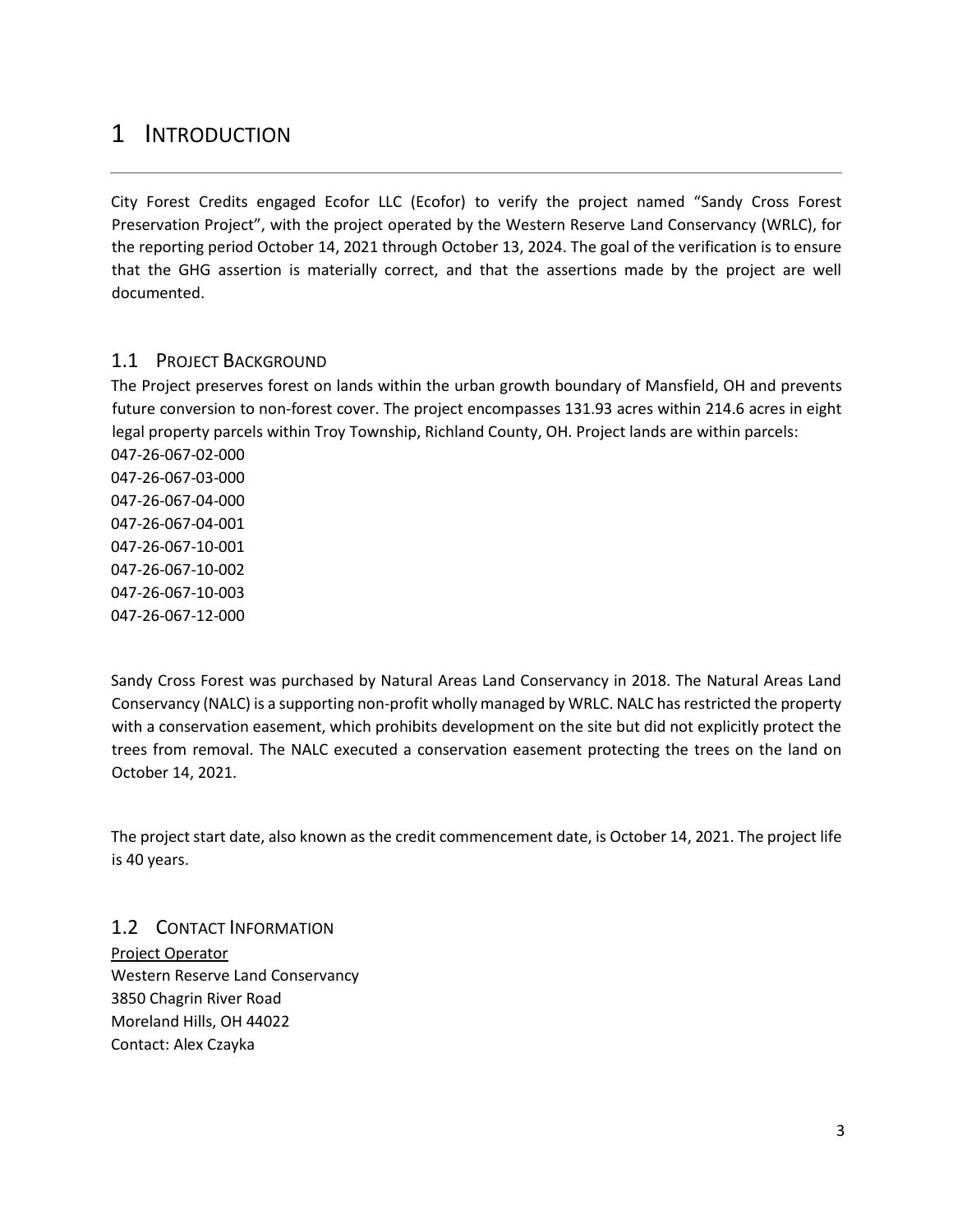Verification Body Ecofor LLC 16011 36th Ave NE Lake Forest Park, WA 98155

### <span id="page-3-0"></span>1.3 OBJECTIVE

The goal of this GHG emission reduction verification is to ensure that the GHG assertion made by the Project is materially correct, that the assertions and assumptions used in the offset calculations are appropriate, that the offset calculations conform to the CFC Protocol, and that the Project is in compliance with all CFC requirements relating to eligibility, accounting and documentation.

## <span id="page-3-1"></span>2 VERIFICATION CRITERIA

### <span id="page-3-2"></span>2.1 PROTOCOL

The verification was conducted to the City Forest Credits Tree Preservation Protocol – 40 years, version 10.40, February 7, 2021 (CFC Protocol).

### <span id="page-3-3"></span>2.2 LEVEL OF ASSURANCE

This verification was conducted to a reasonable level of assurance.

### <span id="page-3-4"></span>3 SCOPE OF VERIFICATION

- The Project is adjacent to the US Census Bureau 2010 Mansfield, OH, urban boundary meeting the project location requirement in Section 1.3 of the CFC Protocol.
- The Project Operator submitted an application to create the project with the CFC within one year of the date that the trees were legally protected on the property.
- The project area has more than the minimum level of forest canopy required for eligibility under Section 1.4 of the CFC Protocol.
- The Project avoids emission of  $CO<sub>2</sub>$  from trees by avoiding conversion of forest to non-forest land cover and avoids emission of CO2 from soil resulting from the conversion of forest to impervious surface.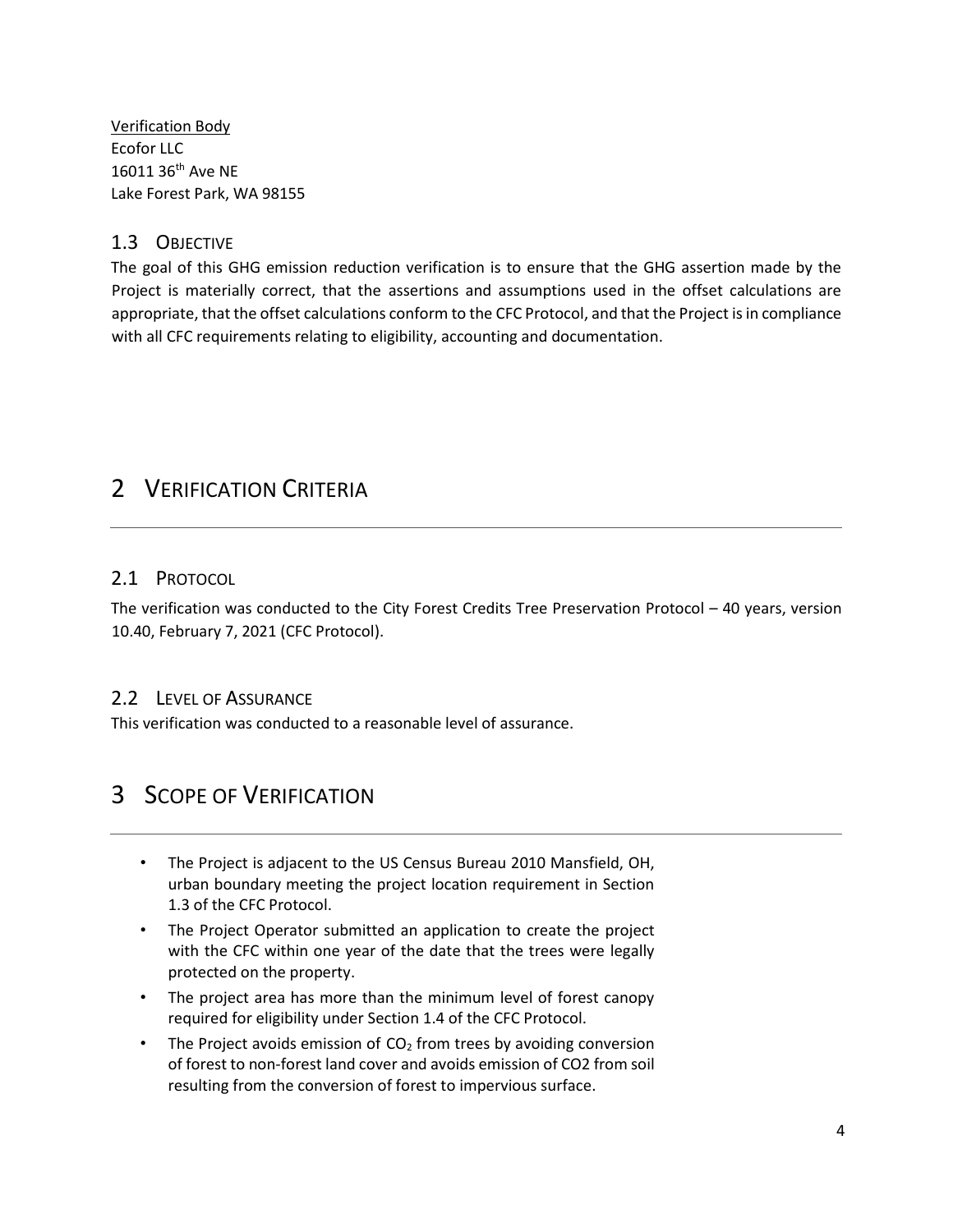- Reporting Period is October 14, 2021 through October 13, 2024.
- The verification includes review of documents, data, imagery and other evidence provided by the Project Operator; independent checking of selected data; checking parcel numbers, independent analysis of aerial imagery to confirm vegetation typing (and reviewing historical imagery to estimate stand age); independent calculation of biomass carbon stocks from timber inventory numbers, examination of relevant zoning codes, checking each step of offset calculations for accuracy and conformance with the Protocol.

### <span id="page-4-0"></span>4 VERIFICATION PROCESS

### <span id="page-4-1"></span>4.1 VERIFICATION ACTIVITIES

The verification process consisted of the following activities:

- Ecofor independently verified that the project area is adjacent to a US Census Bureau urban area boundary.
- Ecofor independently verified that the project area located in zones R-1 and R-2 which allow residential development with a minimum lot size of 21,780 square feet (0.5 acres) per dwelling unit.
- Ecofor determined that the project area meets the protocol's criteria for being at risk of development because more than 30% of the boundary of the project parcel is in developed use.
- Ecofor reviewed the conservation covenant and confirmed that it prohibits tree removal except for limited safety conditions or maintaining trails.
- Ecofor obtained recent aerial imagery of the project area and verified that the area is essentially completely tree covered. Ecofor mapped the sample points the project used to calculate canopy coverage onto recent aerial imagery. Ecofor selected a subsample of points and classified vegetation and tree or non-tree, and checked the Project's classification of these points. If there are gaps in the upper tree canopy they are so small that shadow in the aerial imagery prevent discrimination as to whether the gaps are filled with smaller trees or with nontree cover. Even if all the potential gaps are actually gaps, canopy cover would be greater than 94%.
- Ecofor independently estimated the biomass carbon stock present within the project area.
- Ecofor checked the Troy Township, Richland County, OH, zoning code and verified that Section 410 allows a minimum lot size of 0.5 acres. With this lot size, the CFC Protocol estimates that with at least 90% of the existing forest would likely be cleared during development and 90% can be credited as avoided clearing.
- The CFC protocol assumes that with under this lot size, 50% of the area would be converted to impervious surface if the project area were to be developed.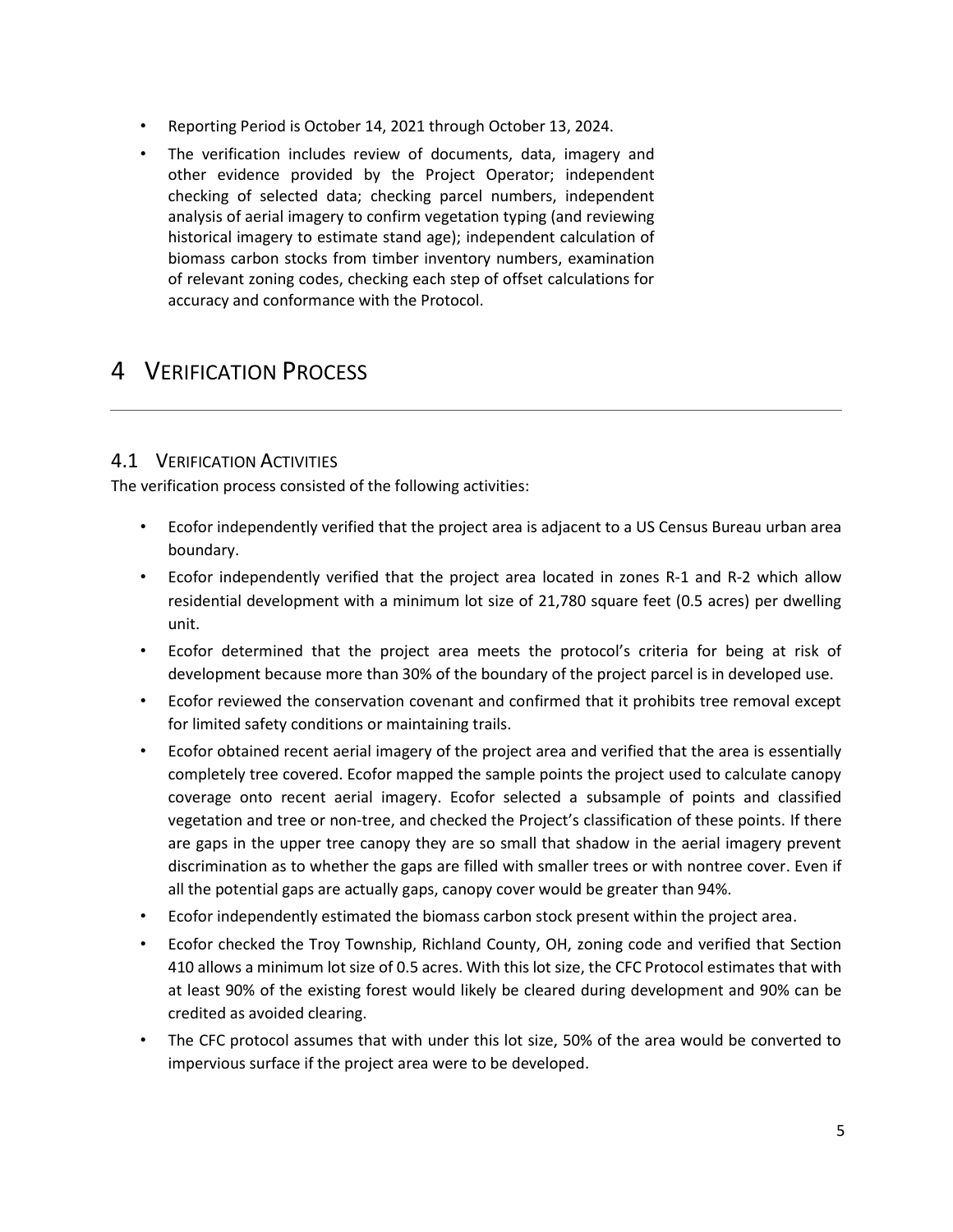- CFC provided the project an Excel spreadsheet for calculating credits. Ecofor worked with CFC to make correct calculations of credits.
- Ecofor checked all requirements in the Protocol and confirmed that documentation satisfies the requirements of the protocol, and that values extracted from the documents and conclusions drawn from the documents are accurate and appropriate.
- Ecofor submitted to CFC and the Project Operator requests for clarifications and corrections, as issues came to light, and reviewed revised and corrected documents and calculations.

### <span id="page-5-0"></span>4.2 CFC TREE PRESERVATION PROTOCOL REQUIREMENTS

### <span id="page-5-1"></span>4.2.1 Eligibility

The project area is adjacent to the Mansfield, OH, US Census Bureau Urban Area. Ecofor reviewed the Project against all CFC Tree Preservation Protocol requirements and confirmed the following:

- The Project Area is zoned to allow residential housing development and more than 30% of the project perimeter is in developed use.
- The Project Area is currently 94% tree canopy cover, which is greater than minimum required 80% tree canopy cover.
- Prior to the conservation covenant established by the project, trees within the Project Area were not protected from removal.
- There is a clear title to carbon credits through the agreement between the owner of the land, the Natural Areas Land Conservancy, to the project operator, granting the WRLC the legal authority to create and dispose of greenhouse gas offsets generated on the project lands.
- The Project Operator has committed to meeting the permanence requirements of CFC.
- The project commencement date is after November 1, 2017.

### <span id="page-5-2"></span>4.2.2 Additionality

Project lands met the requirements of the Protocol:

- Prior to the Project, trees on the land were not protected from removal by easement, zoning, or other legal mechanism.
- Zoning allows removal of existing trees.
- GIS quantification of the project area border length shows more than 30% of the perimeter is in developed uses.

### <span id="page-5-3"></span>4.2.3 Permanence

The landowner has established and recorded a permanent covenant on the land protecting the Project Trees.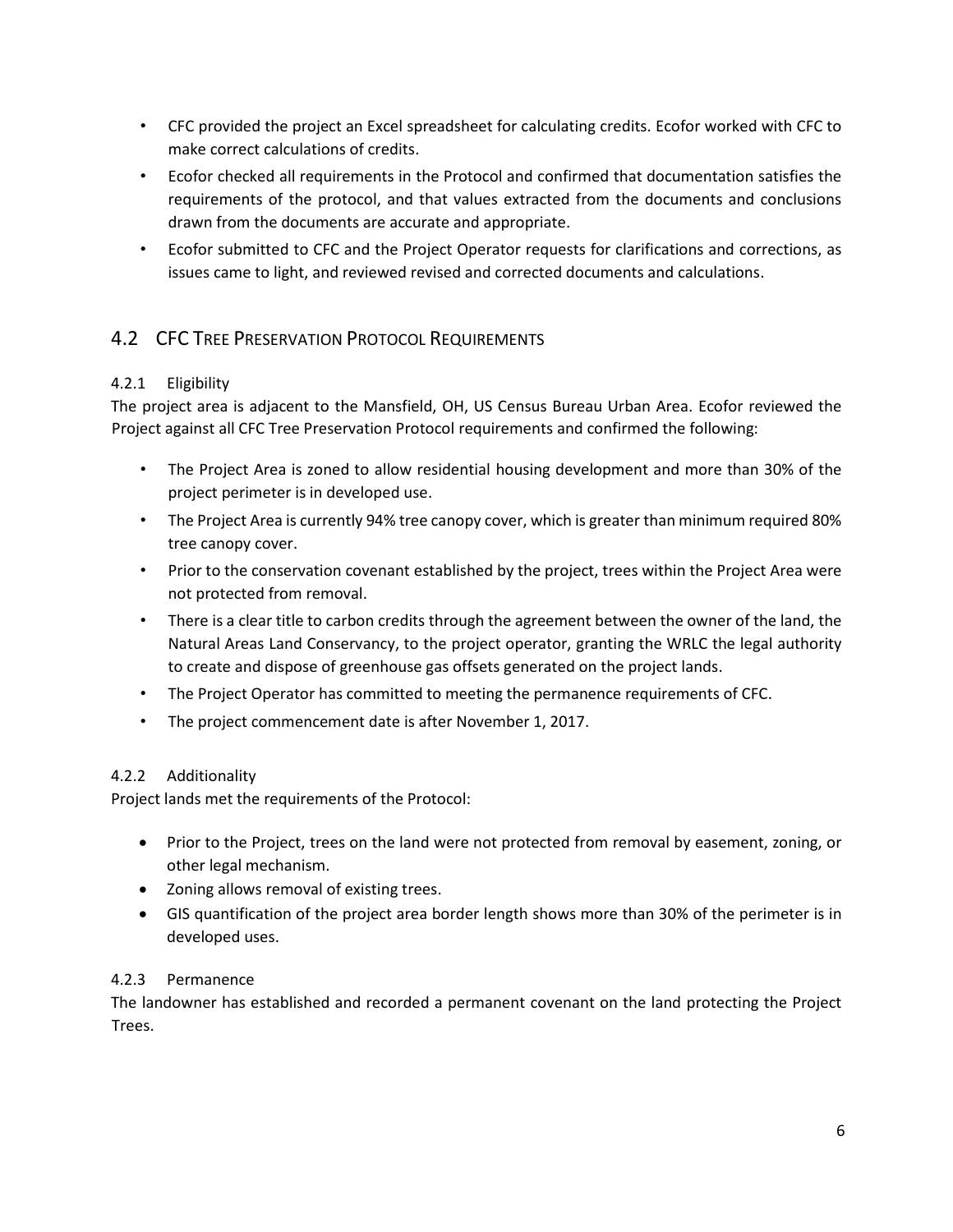#### <span id="page-6-0"></span>4.2.4 Accounting

Examination of historic aerial imagery from 1959 shows approximately 80% of the project area to be substantially tree covered at that time, with the remaining area having vegetation cover that was herbaceous, brush, or small trees. Because of the low resolution of the 1959 imagery the exact coverage cold not be determined. Higher resolution imagery from 1995 shows essentially the entire project area to have substantially closed canopy tree cover, suggesting that the trees were at least 20 years old in 1995, suggesting a stand age of at least 45 years in 2021. The timber inventory reports 501,633 board feet across an area that is approximately the project area. Ecofor used the timber inventory to estimate the merchantable biomass from merchantable volume in the timber inventory using the appropriate conversion factor from the American Carbon Registry methodology for improved forest management on small nonindustrial private forest lands and the average wood density of the common tree species within the project area. The total aboveground biomass is estimated from the merchantable biomass a separate biomass expansion factor for each stand in the inventory, where the biomass expansion factor is calculating using the United Nations Food and Agriculture Organization equation for calculating the biomass expansion factor from the merchantable biomass per hectare. The ratio of below ground biomass to aboveground biomass is calculated using the Intergovernmental Panel on Climate change factor for "other broadleaf" forests having 75-150 metric tons aboveground dry mass/hectare. The aboveground and belowground components are summed to calculate the total live tree biomass. Biomass of standing dead trees, understory, down dead trees, and the forest floor is estimated from a weighted average of 70% of the area being 85 years old and 30% of the area being 45 years old, using the afforestation Table B1 from Appendix B of the US Forest Service General Technical Report (GTR) (NE-GTR-343) for Northeast, aspen-birch stands. The live tree biomass is calculated from an inventory so no deduction is made to the live tree component of the Project Stock. The components of the Project Stock other than live trees are estimating using CFC Protocol Option A – estimation of Accounting Stock using USFS GTR NE-343 for Northeast, aspen-birch stands (B1). Because this estimate is from the GTR table, the standard 20% deduction is made to these stocks in pools other than live trees. 25% of the project stock is in these nonlive-tree pools and 25% times 20% equals 5% so the deduction used to calculate the accounting stock from the Project Stock is 5%.

#### <span id="page-6-1"></span>4.2.5 Leakage

The project follows the CFC protocol and accounts for displacement of development, both in loss of biomass and displacement of impervious surfaces to other locations. Deductions for this expected displacement of development are made to the carbon stocks on site when calculating credits for avoided emissions.

### <span id="page-6-2"></span>5 VERIFICATION FINDINGS

All issues raised by Ecofor were clarified or corrected by the Project Operator and CFC and all issues were closed.

Ecofor recommends that CFC continue to monitor tree cover across the project area.